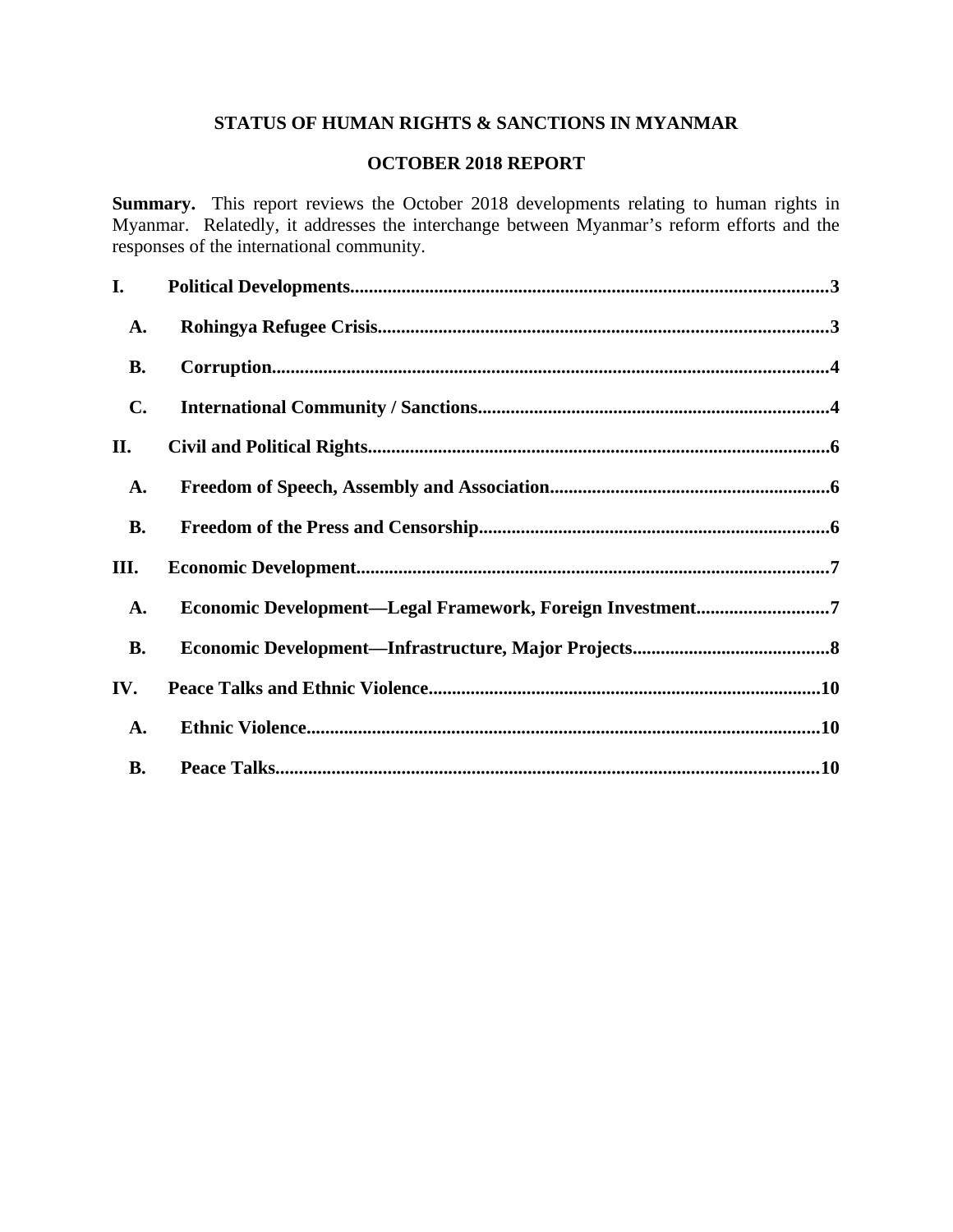### **I. Political Developments**

### <span id="page-1-1"></span><span id="page-1-0"></span>**A. Rohingya Refugee Crisis**

On October 30, 2018, Bangladesh and Myanmar agreed to begin the repatriation of Rohingya Muslims by mid-November of this year.<sup>1</sup> Beginning in August 2017, over 700,000 Rohingya have sought refuge in Bangladesh after Rohingya insurgent attacks on the Myanmar security forces triggered a Myanmar army crackdown. $^2$  The news that the two countries would commence repatriation in mid-November came following a meeting in Dhaka between Bangladesh's Foreign Secretary Shahidul Haque and Myanmar's Senior Foreign Ministry official Myint Thu. Myint Thu told reporters that Myanmar has put in place a number of measures to ensure that the returnees will have a secure environment.<sup>3</sup>

Bangladesh and Myanmar officials announced that they have developed a "very concrete plan" to begin repatriations, with the first round to include 2,260 Rohingya from 485 families.<sup>4</sup> In mid-October, Bangladesh's foreign minister said that Myanmar had completed the clearance of 8,000 Rohingya sent to Dhaka for verification.<sup>5</sup> According to Myanmar officials, beginning on November 15, 150 refugees will be sent each week to the Nga Khu Ya reception center before being transferred to the Hla Poe Kaung transit camp.<sup>6</sup>

Recently, the United Nations refugee agency, UNHCR, has begun limited assessments of the refugees in Rakhine State. Bangladesh and Myanmar officials did not consult with UNHCR on the list of names being presented for repatriation before making their announcement. In response to these developments, the UNHCR said that conditions in Rakhine State were not yet conducive for returns, that the agency was not involved in the preparation or clearing of this list, and that it would not facilitate any refugee returns to Rakhine State at this time.<sup>7</sup> In addition, the UNHCR observed that necessary safeguards are absent in the region, where the United Nations has only been afforded limited access amid continuing restrictions for media and other independent observers. $8\,$  A spokesman for the UNHCR stressed that the repatriation must be voluntary, and that it is critical that returns are not rushed or premature. The agency advised against imposing any timetable or target figures for repatriation.<sup>9</sup>

Human Rights Watch ("HRW"), an international non-governmental organization, has also opined on the repatriation plans. The organization said that the Myanmar and Bangladesh governments should immediately suspend the proposed repatriation of Rohingya refugees set for mid-November because the expedited plan would return refugees to dire conditions in Myanmar where their lives and liberty are at risk.<sup>10</sup> Rohingya leaders currently living in Bangladesh have said that they will not return without various demands being met, including the right to Myanmar citizenship.<sup>11</sup> According to HRW, Bangladesh selected the names of the returnees at random from its registration rolls, without consulting the refugees to confirm their willingness to return or to have their names and other details shared with Myanmar officials.<sup>12</sup> Bill Frelick, refugee rights director of HRW, argues that while Myanmar's government keeps talking about returns, it has done nothing to allay the Rohingya's fears of being returned to the same violence and oppression that they fled.<sup>13</sup> Furthermore, Frelick warned that if Bangladesh moves forward with repatriations without the United Nations, it will squander the international goodwill it has accrued over the past year as host to the refugees.<sup>14</sup>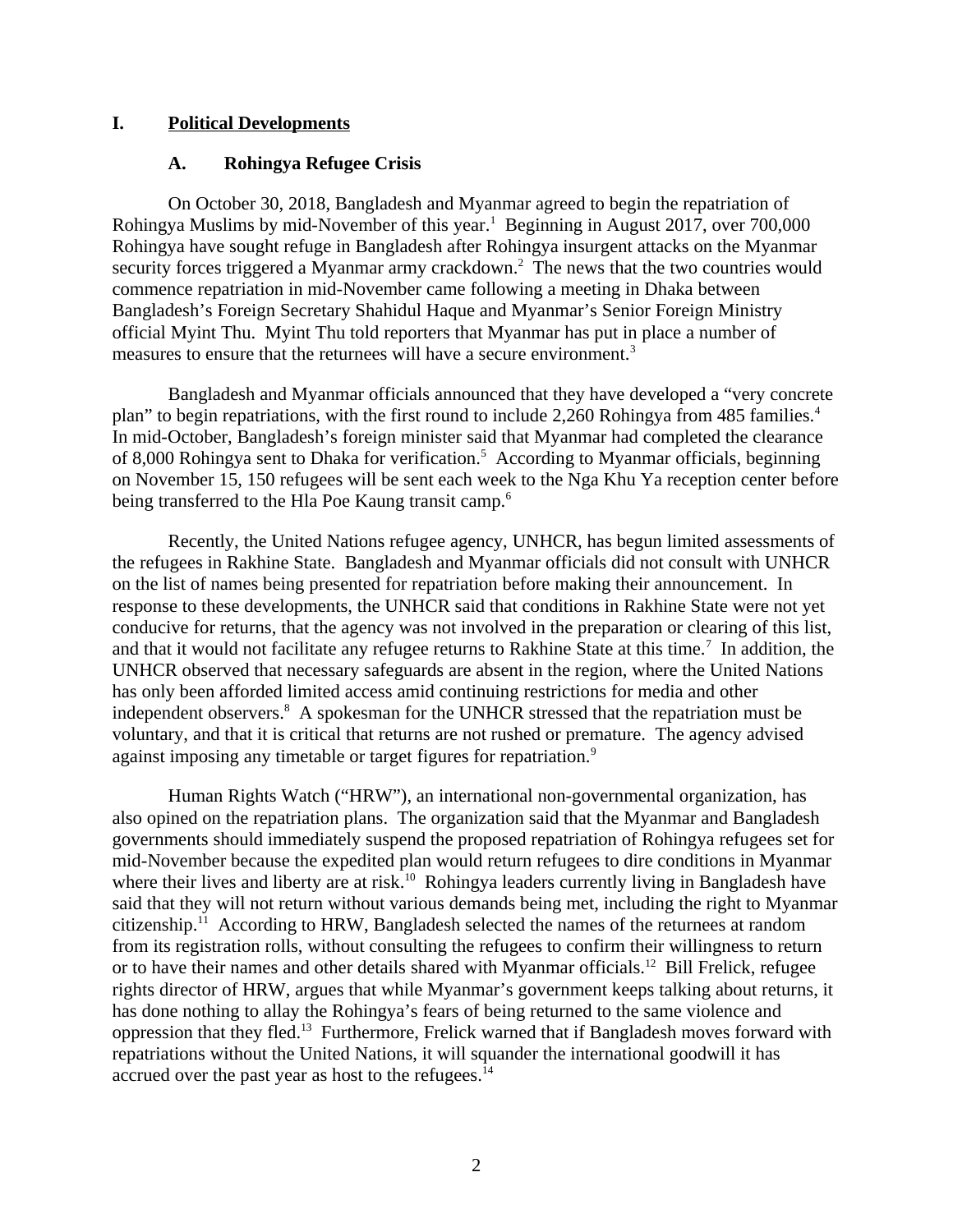### <span id="page-2-1"></span>**B. Corruption**

Under pressure, the Yangon Eastern District Court ruled that the suspects in the murder of Yell Htwe Aung, a Facebook comedian who was beaten to death in January, will receive a retrial.<sup>15</sup> Last month, the Anti-Corruption Commission ("ACC") filed a lawsuit against the former Yangon attorney general, a judge and law officers, alleging that they took bribes from a suspect's father.<sup>16</sup>

A former lawmaker has asked the ACC to look into incidents cited in the Yangon auditor general's report that point to billions of kyats of losses in public funds in the Yangon Region.<sup>17</sup> The ACC declined to investigate, explaining that they are still going through the proper procedures for following up on an audit report. The ACC additionally said that some of the events in the report occurred before the enactment of Article 3(a)(2) of the Anti-Corruption Law, which gave the ACC jurisdiction over these sorts of incidents.<sup>18</sup> On October 29, the President's Office affirmed that the Yangon Regional Government, however, must respond to the report's claims.<sup>19</sup>

A lawyer from Myitkyina called upon the ACC to investigate a regional government–led construction project slated to upgrade a 23-mile highway between Bhamo and Myitkyina.<sup>20</sup> The lawyer alleges that there is no record of bids for the 11-billion-kyat project and that the regional government never pursued Parliament's approval.<sup>21</sup> In a statement to *The Irrawaddy*, the Regional Planning and Finance Minister, Wai Lin, refuted charges of wrongdoing, explaining that the project was approved by Parliament and that "[s]ince there are many rumors in the region concerning the project and the budget, the inspection team from Naypyitaw is here to check the quality of the road-improvement process. We have all the necessary documentation regarding the budget; anyone can check it at any time."<sup>22</sup>

At a visit to the grand opening of Shwethaungyan Bridge, President Win Myint issued a warning that those responsible for the misappropriation of public funds would suffer legal action.<sup>23</sup> He also spoke about the nature of public service, stating, "You are appointed to this position to demonstrate your capacity, not to enjoy and indulge in the entitlements and emoluments that accompany it and do nothing else. You are appointed to display your caliber. You must bear this in mind."<sup>24</sup>

On October 31, corruption charges were filed against two members of the Rural Development Department for bribery. The two members "demanded more than 10.278 million kyats in 'office expenses'" from companies that had won contracts to build rural roads.<sup>25</sup>

The ACC started a new anti-corruption campaign for schools.<sup>26</sup> The program—geared toward primary-level students—will use teachers' handbooks to teach students about integrity.<sup>27</sup>

## <span id="page-2-0"></span>**C. International Community / Sanctions**

On October 5, 2018, the EU imposed sanctions on Cambodia, which will lose its special access to the EU trading block, and at the same time announced that the EU is considering similar trade sanctions on Myanmar. The EU's trade chief, Cecilia Malmstrom, said the bloc is ready to punish abuses in both countries by removing trade preferences. She accused Myanmar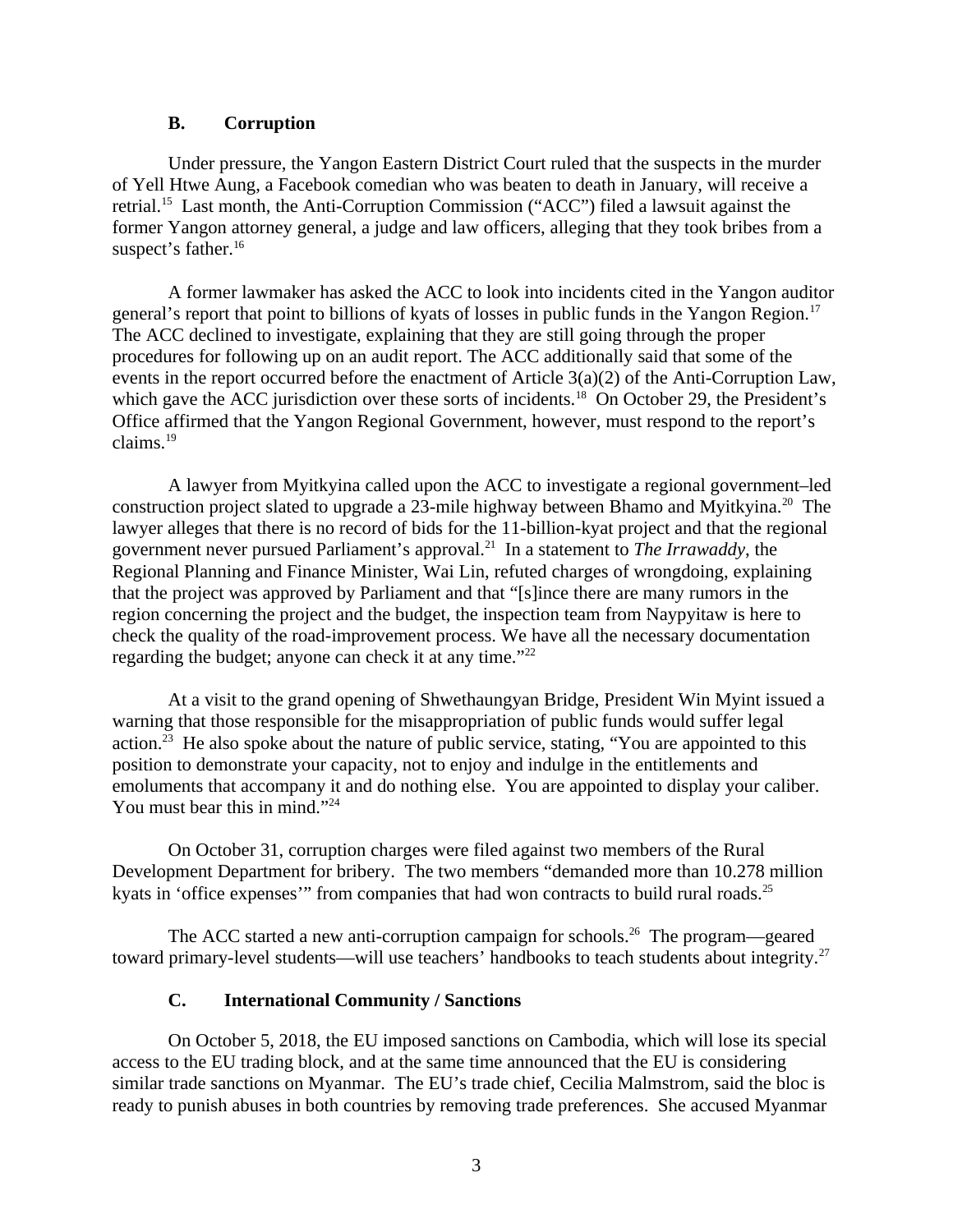of "the blatant violation of human rights" for its treatment of the Rohingya population. However, according to *Channel News Asia*, the European Commission, which handles EU trade policy, is "torn between supporting the development of Myanmar's oil-and-textile economy and sanctioning the country." Government spokesman, Zaw Htay, said that removing the trade preference would lead to job losses in the country's garment sector. He also said Myanmar had established a commission to probe allegations of human rights abuses and that the EU should give the country time to report its findings. "If a country is willing to do an investigation and if the process is not finished yet, the international community shouldn't intervene," Zaw Htay said. $28$ 

Also in October, Switzerland tightened sanctions against Myanmar over the same human rights concerns. The measures include individual sanctions on members of Myanmar's military and the strengthening of an embargo on military equipment and goods that could be used for repression. An asset freeze and travel ban (entering and transiting through Switzerland) have been imposed on "seven high-ranking members of Myanmar's military and security forces who are accused of serious human rights violations," the economics ministry ("SECO") said in a press release.<sup>29</sup>

Similarly, on October 23, 2018, Australian foreign minister, Marise Payne, announced that the country was imposing sanctions and travel bans on five Myanmar military generals who were accused of leading the violent crackdown against the Rohingya population in 2017. Australia has been slower to impose sanctions than the EU, UK and the U.S. in the wake of last year's Rohingya crisis that saw 700,000 members of the Muslim minority flee to Bangladesh. Two of the men targeted by Australia's sanctions are no longer members of Myanmar's military. Maung Maung Soe was fired from his post as commander of the Bureau of Special Operations in June after the EU imposed sanctions on him, while Aung Kyaw Zaw, the head of the Western Command, was allowed to resign in May. Diana Sayed, Amnesty International Australia crisis campaigner, welcomed Payne's announcement but called on the Government to withdraw financial support for the Tatmadaw and consider expanding sanctions to several other individuals who have been implicated. Australia allocated nearly \$400,000 to train Myanmar's military in its last budget, which Sayed said put Australia "out of step with the rest of the world."<sup>30</sup>

In contrast, Japan's Ambassador to Myanmar, Ichiro Maruyama, has called international sanctions against Myanmar "utter nonsense." Speaking to *The Irrawaddy*, Maruyama echoed the views of other nations in the region, by saying that supporting Myanmar is the best way to solve the situation in Rakhine. He said that most international pressure has come from outside the region and would only destabilize Myanmar both economically and politically and hurt ordinary people, while doing nothing to resolve the crisis. Maruyama said, "We believe it's very important for Myanmar, which now has a democratically elected government after more than 50 years, to solve the issues it faces. We engage with Myanmar based on this belief."<sup>31</sup>

UN investigators announced on October 24, 2018 that they believe genocide continues to take place against Rohingya Muslims remaining in Myanmar and that the government is increasingly demonstrating it has no interest in establishing a fully functioning democracy. Marzuki Darusman, chair of the UN fact-finding mission on Myanmar, said thousands of Rohingya are still fleeing to Bangladesh, and the estimated 250,000 to 400,000 that have stayed following last year's brutal military campaign "continue to suffer the most severe" restrictions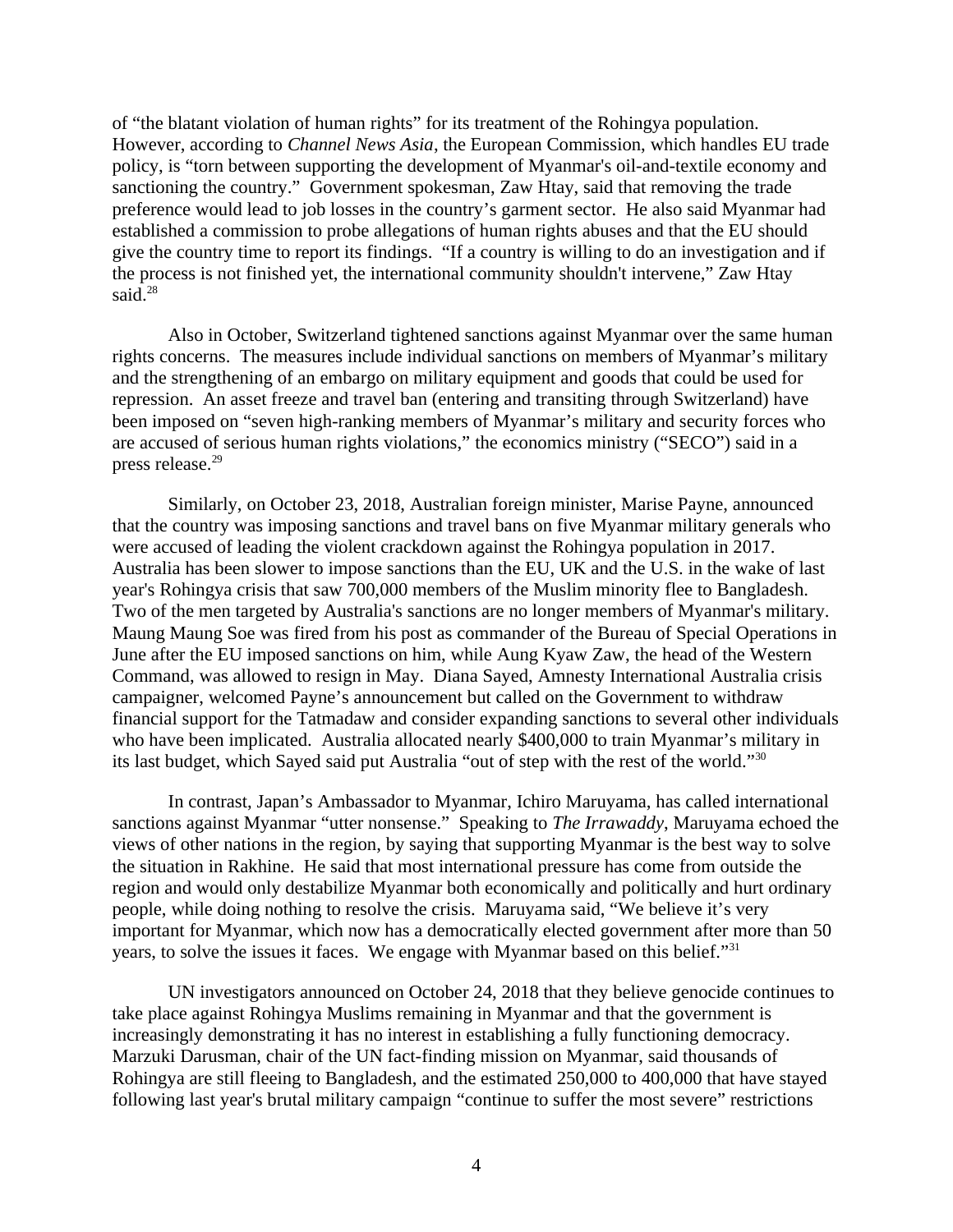and repression. Darusman said that all of the requirements for genocide, except for ongoing killings, "continue to hold" for the Rohingya in Rakhine state. These factors include causing serious bodily harm, inflicting conditions designed to destroy the Rohingya, and imposing measures to prevent births. Myanmar's UN ambassador, Hau Do Suan, called the fact-finding mission "flawed, biased and politically motivated" and said the government "categorically rejects" its inference of "genocidal intent." Russian Ambassador, Vassily Nebenzia, supported the Myanmar ambassador and accused the UN briefing of "torpedoing consensus" in the Security Council and forcing Council members "to engage in loud-speaker diplomacy." Chinese Ambassador, Ma Zhaoxu, later echoed Nebenzia, calling the report's conclusions "lopsided" and "not credible" and saying the international community should work on returning the refugees. $32$ 

Meanwhile, on October 31, 2018, Danish Minister for Development Cooperation, Ulla Tørnæs, announced that Denmark is providing \$4.6 million in humanitarian assistance to meet the urgent food needs of Rohingya refugees and their host communities. The announcement came after the minister's visit to refugee camps in Kutupalong-Balukhali, Cox's Bazar, Bangladesh with the Executive Director of the United Nations World Food Programme ("WFP"), David Beasley. Tørnæs also said her government will do whatever necessary to pressure the Myanmar government to ensure the safe repatriation of the displaced Rohingya.<sup>33</sup>

# **II. Civil and Political Rights**

## <span id="page-4-2"></span><span id="page-4-1"></span>**A. Freedom of Speech, Assembly and Association**

In late October, the UN Special Rapporteur on human rights in Myanmar presented a report to the UN General Assembly criticizing Myanmar's languishing path to a democratic transition.<sup>34</sup> Special Rapporteur Lee Yanghee criticized the government's record and ongoing efforts to restrict the freedom of the press and freedom of speech, calling such restrictions an "arbitrary, biased and opaque application of laws, many of which are vague, overly broad, incompatible with international standards and in contravention of constitutional rights."<sup>35</sup>

## <span id="page-4-0"></span>**B. Freedom of the Press and Censorship**

On October 9, three senior journalists at Myanmar's largest private newspaper were remanded in custody after handing themselves over to police on October 3, facing accusations of causing "fear or alarm" following a complaint from the Yangon regional government.<sup>36</sup> One of the men, the editor-in-chief, told Reuters that the police had raided the paper's offices while the journalists were away, and that the police came because of an article the journal had published. $37$ Defense laywer Kyi Myint told reporters that the Yangon regional government had filed a complaint over the article by the paper's chief reporter, which had included quotes from regional lawmakers raising questions about public spending, including an overhaul of transport in the country's commercial hub.<sup>38</sup> While the chief minister's assistant declined to comment on the complaint, police said that a case had been opened against the three reporters under Section 505(b) of the country's colonial-era penal code, which prohibits publishing information that may "cause fear or alarm" that could cause someone to commit an offense or disrupt "public tranquility." This charge carries a maximum penalty of two years in prison. The Foreign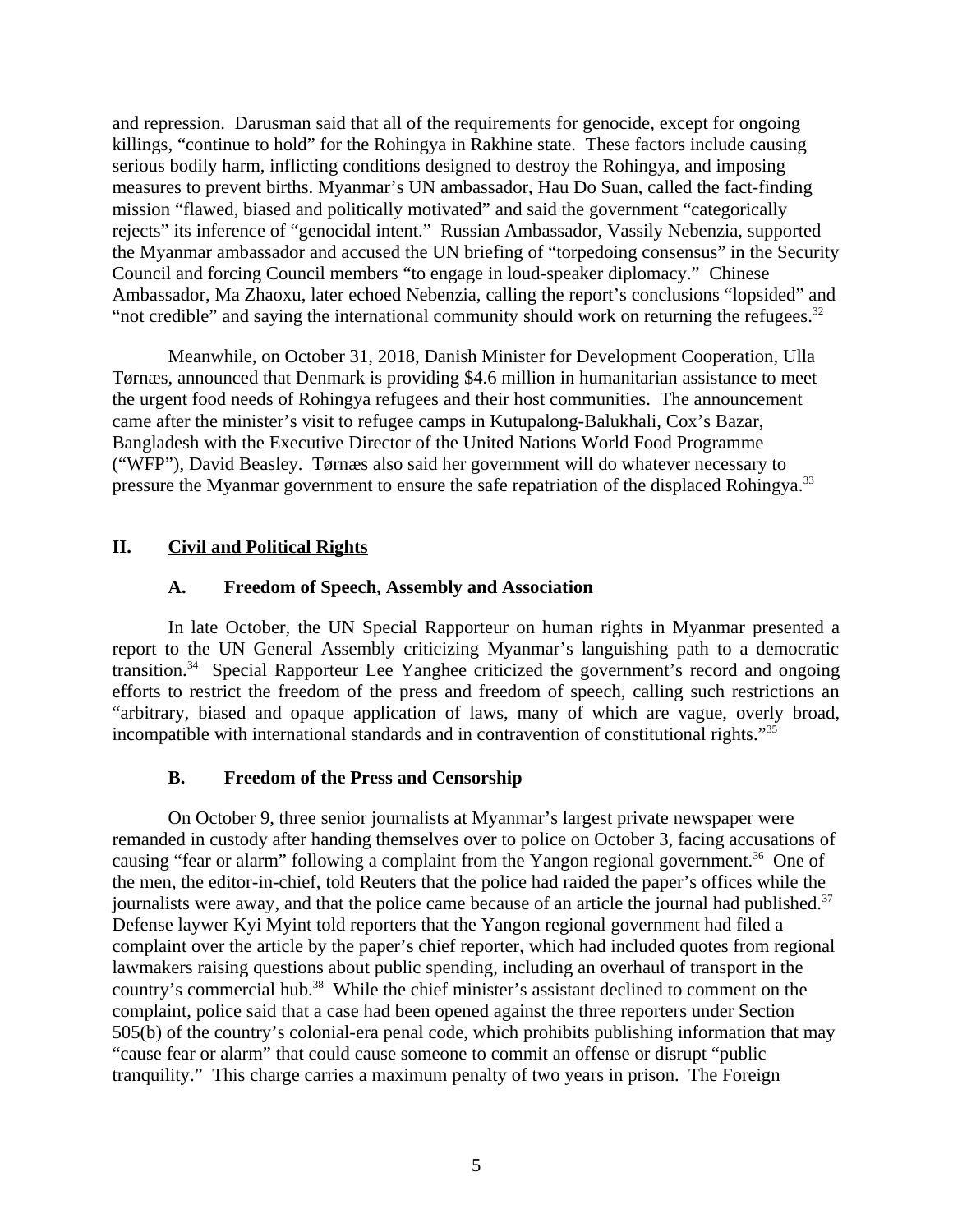Correspondents Club of Myanmar said it was "deeply shocked and disturbed" by the arrests, while Amnesty International's director called for the immediate release of the three journalists.<sup>39</sup>

### **III. Economic Development**

### <span id="page-5-1"></span><span id="page-5-0"></span>**A. Economic Development—Legal Framework, Foreign Investment**

A high-level, emergency EU mission is currently in Myanmar to explore the possibility of revoking the country's preferential trade status due to the Rohingya crisis.<sup>40</sup> Myanmar's exports to the European Union were worth \$1.81 billion in 2017, making the EU Myanmar's sixth-largest trading partner and an important source of foreign direct investment. Additionally, sanctions, under discussion at the European Commission, would include Myanmar's lucrative textile industry and potentially risk thousands of jobs.<sup>41</sup> EU officials believe the formal threat of losing tariff-free access would decrease foreign investment in the apparel industry, where European manufacturers (including Adidas, C&A, H&M, Inditex, Next and Primark) enjoy the relatively low labor costs in Myanmar.

Foreign direct investment ("FDI") in Myanmar declined from \$9.5 billion in the 2015- 2016 fiscal year to \$6.6 billion in 2016-2017. The government's Myanmar Investment Commission ("MIC") said the slow-down in investment was caused by ongoing concerns about political instability, weak macroeconomics, residual investment restrictions and uncertain investment approval procedures. According to the MIC, contributing factors include a lack of investment promotion, underdeveloped financial sector and business regulations and a dearth of skilled human resources.<sup>42</sup> In an effort to counteract the significant decline in FDI over the last two fiscal years, the MIC has launched a major investment promotion plan which aims to attract more than \$200 billion over the next 20 years. In addition to its ASEAN neighbors, Myanmar will also target FDI from East Asia, which includes South Korea, Japan and Greater China.<sup>43</sup> The Myanmar Investment Promotion Plan 2018 ("MIPP"), which was jointly formed by the MIC and the Japan International Cooperation Agency ("JICA"), outlines three strategic periods to attract FDI. The MIPP projects Myanmar will receive \$8.5 billion per year from 2021 to 2026, \$12.3 billion per year from 2026 to 2031 and \$17.6 billion per year from 2031 to 2036. According to the Director General of the Directorate of Investment and Company Administration, Aung Naing Oo, the government expects to receive \$5.8 billion during the 2018- 2019 fiscal year, which began on October  $1<sup>44</sup>$  The government projects GDP to reach 152,174 trillion kyats during the 2021-2026 phase—up from 105,998 trillion kyats in the 2016-2021 phase. GDP is also expected to increase from 218,466 trillion kyats in 2026-2031 to 313,636 trillion kyats in 2031-2036.<sup>45</sup> The MIC and the Union of Myanmar Federation of Chambers of Commerce and Industry also expect to hold an investment summit targeting China, Hong Kong, Macau, Japan and South Korea later this year.<sup>46</sup>

Japan announced that it will finance the development of key Myanmar infrastructure projects, including a rail line between Yangon and Mandalay, for which it has committed around \$500 million in low-interest loans this year. It is expanding a special economic zone it operates jointly with Myanmar's government, which has become a hub for investment from Japanese manufacturers, including Suzuki Motor Corp. Japan has invested \$441 million in the zone since 2014 according to Myanmar's finance ministry. $47$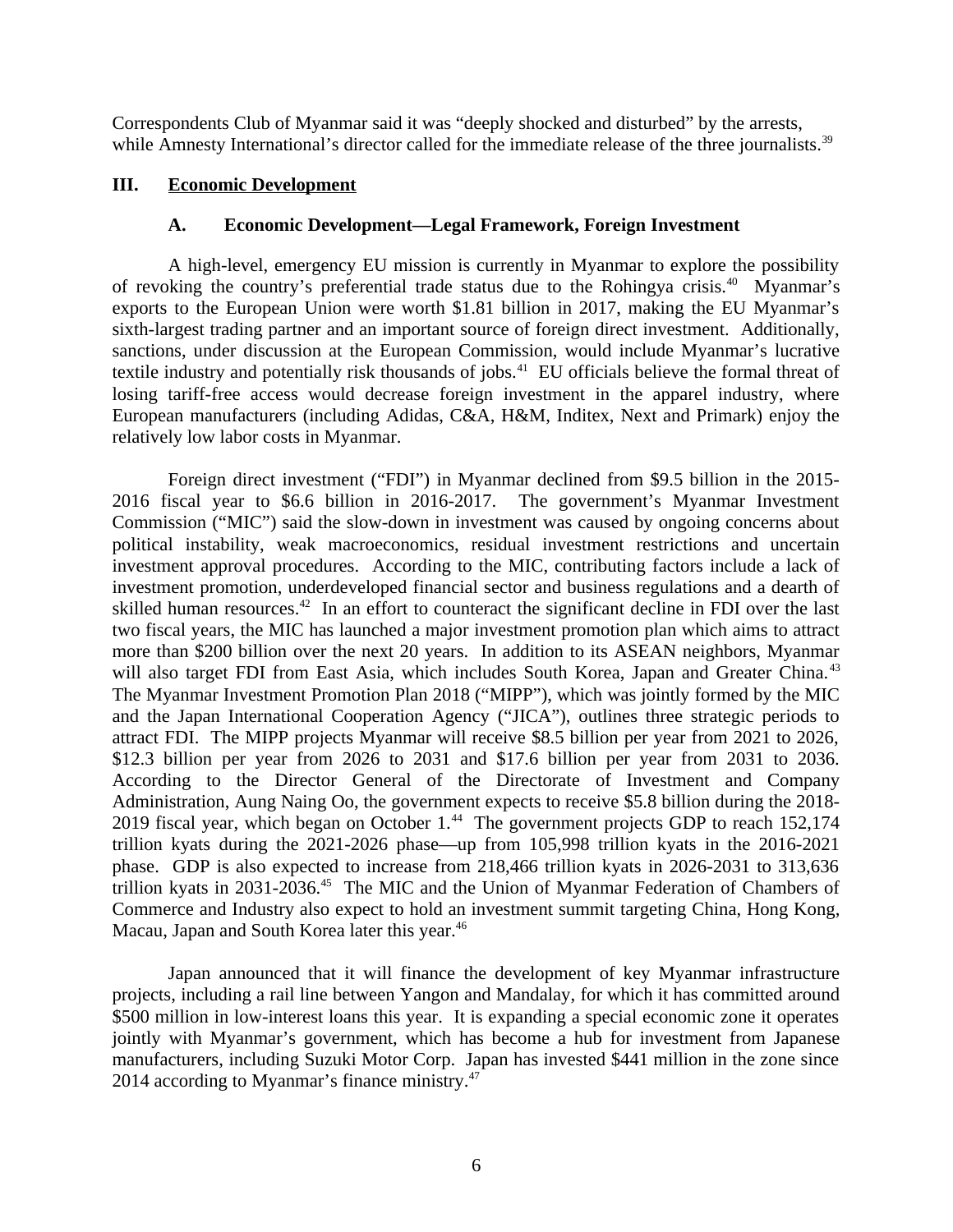Economic forecasts by the World Bank, the Asian Development Bank ("ADB") and the ASEAN+3 Macroeconomic Research Office ("AMRO") paint a mixed picture of Myanmar's economic health. In its 2018 Annual Consultation Report, AMRO said the economy was on a gradual recovery path, forecasting growth of 7.4 percent and inflation at around 5 percent in fiscal year 2018-19. In contrast, the World Bank's recent East Asia and Pacific Economic Update forecast that growth would weaken to 6.2 percent and inflation would accelerate to 8.5 percent in the same year, amid what it said were rising macroeconomic vulnerabilities. The ADB predicts that growth in 2018-19 is likely to come in "slightly lower" than the 7.2 percent forecast earlier this year, while inflation should stabilize at 6 percent.<sup>48</sup>

Pursuant to the Myanmar Ministry of Commerce Notification No. 25/2018 dated May 9, 2018, wholly foreign-owned companies and joint ventures with foreign shareholdings are permitted to engage in retail and wholesale trading (of domestically produced and/or imported goods) in Myanmar, subject to compliance with certain requirements and investment criteria. These requirements can include, among others, minimum capital requirements, registration with the Ministry of Commerce, land use requirements, import permits and others.<sup>49</sup>

A new rule requires imports to have Myanmar language labels. According to the Consumer Affairs Department, imported goods must have labels and instruction manuals in the Myanmar language within six months or they could be taken off the market.<sup>50</sup>

#### <span id="page-6-0"></span>**B. Economic Development—Infrastructure, Major Projects**

On October 6, 2018, Myanmar Pharmaceutical Industrial Enterprise ("MPIE") and a consortium of two local Myanmar companies and a Japanese company signed an agreement to build a high-rise structure on the land owned by MPIE in Tamway, Yangon. The consortium, named NSKRE Residence (Myanmar), includes a Japanese company, Nippon Steel Kowa Real Estate, and two local Myanmar companies, Mann Myanmar Family Ltd and Asia Business Solution Co Ltd. Under a 50-year land lease agreement, a 12-story structural building will be constructed and will include include 230 apartments, a fitness center, a mini-mart, restaurants, business offices and a car parking lot.<sup>51</sup>

The Myanmar military shut down a Chinese-contracted \$500 million high-rise project, after the developer breached the memorandum of understanding between the two sides. $52$  The Myayeik Nyo high-rise project was to be built on land owned by the Myanmar military. The company chairman said that the project, scheduled for completion in 2020, was a landmark investment for Yangon and would feature both hotel space and serviced apartments. The secretary of the Yangon Cantonment Board, which manages military-owned land in the city, said Zaykabar Company didn't follow the agreement signed in January 2014 with the Quartermaster's Office. He explained that in spite of its agreement with the military to pay the land use premium, the developer had only made two payments. The secretary also added that the developer had demolished two heritage buildings on the project site, a breach of the memorandum of understanding.

Myanmar has agreed to scale down a Chinese-led port project in the western state of Rakhine, slashing the initial price tag to \$1.3 billion from \$7.2 billion over concerns about excessive debt. The development is located in the special economic zone of Kyaukpyu, a natural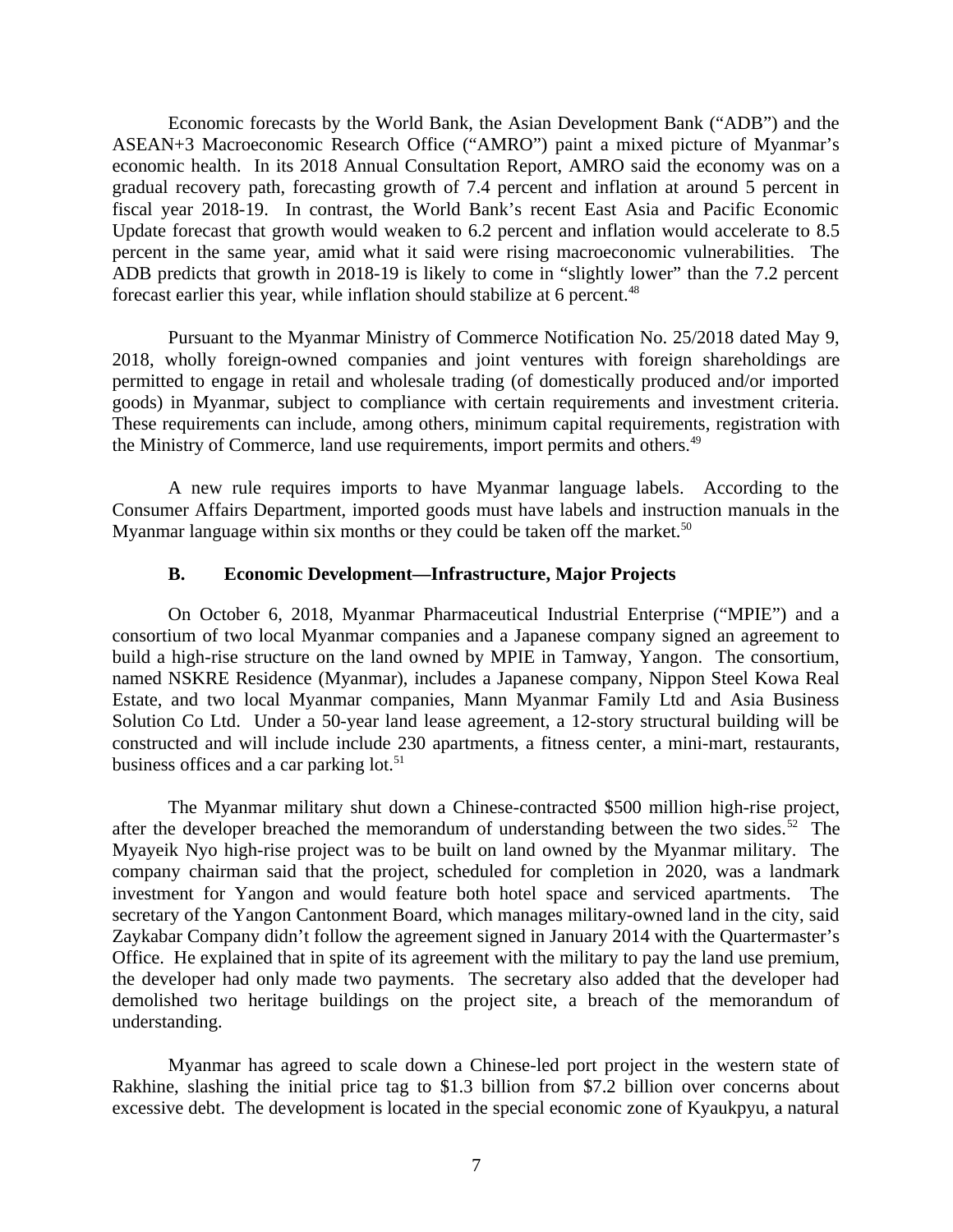harbor facing the Indian Ocean that is suitable for large ships.<sup>53</sup> Myanmar will hold a 30 percent stake in the seaport project, giving Beijing a 70 percent interest.<sup>54</sup>

Myanmar signed a Memorandum of Understanding ("MoU") early this week with India to appoint a private operator for the Sittwe Port. According to the MoU, the private operator will manage the operation and maintenance of a deep-water port in Sittwe, the capital of Rakhine State on the Bay of Bengal, as well as the Paletwa Inland Water Terminal in Chin State and associated facilities that are part of the transport project.<sup>55</sup>

China and Myanmar are looking into the feasibility of building a railway line from China's border to the city of Mandalay, four years after a high-speed project was shelved. Two state-owned companies, China Railway Eryuan Engineering Group and Myanmar Railways, signed an agreement to begin the study on a proposed rail line from Muse in the northeastern part of the country to Mandalay. According to the agreement, the study will be carried out within two years and will assess the environmental and social impact of the proposed rail line.<sup>56</sup>

The 225-megawatt gas-fired Sembcorp Myingyan Independent Power Plant ("IPP") of Sembcorp Industries in Mandalay has successfully commenced full commercial operation following its first phase operation in May 2018. The approximately \$300 million power plant uses advanced combined-cycle gas turbine technology that maximizes power output while minimizing emissions. With the successful completion, the facility will generate around 1,500 gigawatt hours of power for supply to Myanmar's Electric Power Generation Enterprise ("EPGE"), helping to meet the power needs of around 5.3 million people. The project's completion follows the signing of a long-term power purchase agreement as well as a buildoperate-transfer agreement with Myanmar's Ministry of Electricity and Energy. Under these agreements, Sembcorp Myingyan Power Company will operate the power plant for 22 years, after which the facility will be transferred to the Myanmar government.<sup>57</sup>

#### **C. Land Seizures**

The Second Vice President recently argued that Myanmar needs to enact a national land law to address the land use management challenges facing Myanmar.<sup>58</sup> In particular, he indicated that the new law should address the problem of people settling on land managed by the government.<sup>59</sup> Commentators noted that "[a]mong the main challenges the government faces today in relation to land use are land disputes, the inability of the government to give permission to invest in vast land areas, outdated laws and procedures, no connection and compatibility between laws that are enacted in different sectors."<sup>60</sup> It is hoped that a new land law could address some of these concerns and challenges.

A request to resume an investigation into land purchased by the former President and members of his cabinet, allegedly through improper channels, has been approved.<sup>61</sup> An investigation on this matter was initiated in late August but soon stalled for "unexplained reasons."<sup>62</sup>

In Rakhine State, the Tatmadaw has returned over 300 acres of land to the government, which granted temporary farming permits to forty-one farmers claiming to be the original owners of the land.<sup>63</sup> If the farmers are able to present documents in support of their ownership of the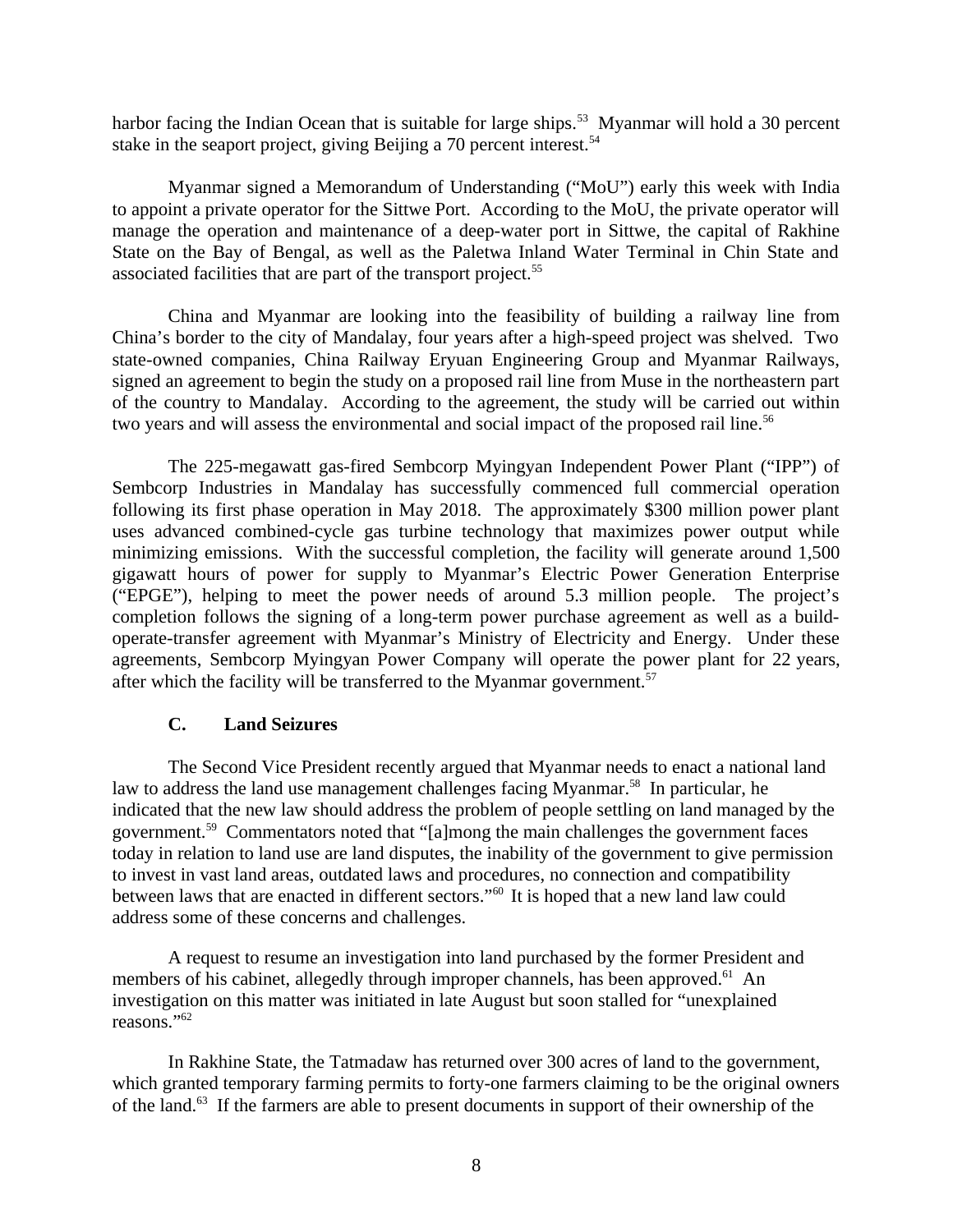land, they will be given an ownership certificate.<sup>64</sup> While in the possession of the Tatmadaw, the land was not used for farming, so before the land can be used for farming again repairs need to be made to embankments, among other farming-related repairs.<sup>65</sup> A ceremony was held to commemorate the return – the first time such a ceremony has been held. $66$ 

### **IV. Peace Talks and Ethnic Violence**

### <span id="page-8-2"></span><span id="page-8-1"></span>**A. Ethnic Violence**

The Restoration Council of Shan State ("RCSS") fought with the combined troops of Palaung State Liberation Front ("PSLF") and Shan State Progressive Party ("SSPP") in the last week of October, causing more than 700 villagers to flee their homes in Namtu township of Shan State.<sup>67</sup> The clash erupted when RCSS forces came across a PSLF-SSPP encampment set up along the Mone Ying-Namtu road.<sup>68</sup> The Namtu relief committee for internally displaced persons, in cooperation with local and foreign donors, is providing food and shelter for the internally displaced persons.<sup>69</sup>

The Karuna Charity Group said that during the past three months, at least nine people have been the victims of mines in northern Shan State.<sup>70</sup> It is unclear how many people have been injured or killed by landmines since the group was set up 10 years ago, but many people injured by landmines have died while travelling to a hospital because of bad roads and the lack of basic healthcare.<sup>71</sup> Although the government clears mines they find, there has been no systematic large-scale mine-clearing operation.<sup>72</sup> The government does not keep data on the number of civilian casualties from landmine explosions.<sup>73</sup> In Myanmar, nine states and regions are considered to be covered with landmines and other explosives.<sup>74</sup>

A clash between the Tatmadaw and the Kachin Independence Army ("KIA") occurred near a KIA post after the military sent troops to the area before seizing the post on October 18.<sup>75</sup> Five villagers were detained, and additional villagers were arrested on October 20, according to Di Hkaung, the head of Nat Khuk village.<sup>76</sup> He noted that three of the villagers have since been released.<sup>77</sup> It is said that the military held the villagers to serve as guides in the area.<sup>78</sup>

Another brief armed clash broke out between the KIA and the Tatmadaw in KIA's 9th Brigade controlled area, Tarmoenye in northern Shan State, on October 31.<sup>79</sup> The armed clash lasted for just a brief while, and two KIA soldiers and one villager were injured, according to an unidentified KIA officer.<sup>80</sup>

#### <span id="page-8-0"></span>**B. Peace Talks**

At a meeting in Thailand on October 10, leaders of the ethnic armed groups that are signatories to the Nationwide Ceasefire Agreement ("NCA") agreed to attend a summit with Myanmar's State Counselor Aung San Suu Kyi and Commander-in-Chief of the Defense Services Senior General Min Aung Hlaing.<sup>81</sup> The October 15 summit was called by the government, the Tatmadaw and ethnic armed groups to find a way to break the peace process deadlock, review the current structures of the peace process and make it more inclusive.<sup>82</sup> The peace process has stalled over the Tatmadaw's demand that armed groups promise not to secede from the Union as a precondition to any deal and that Myanmar have a single national army.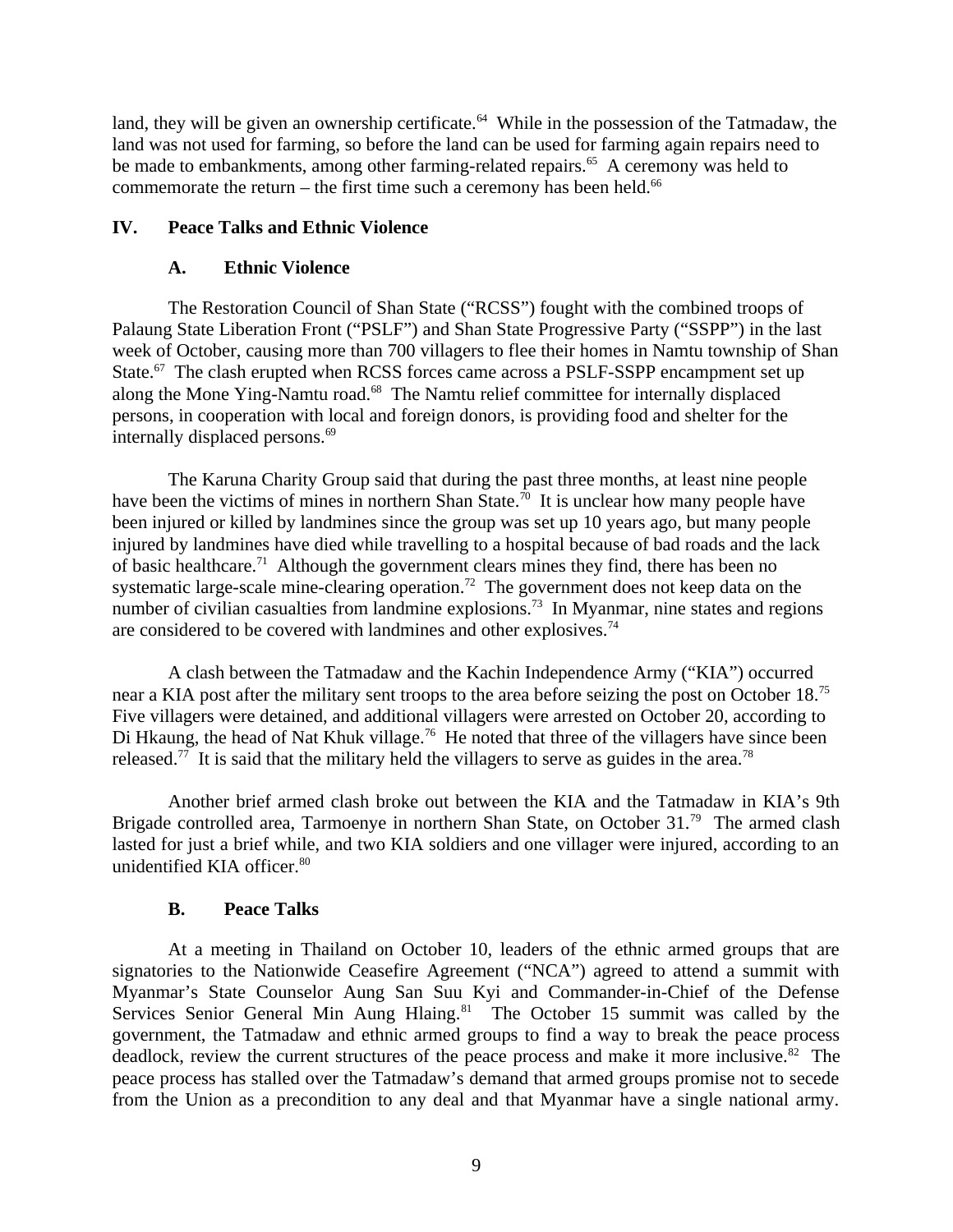The Vice Chairman of the Karen National Union ("KNU") described the summit as a "high-level informal talk" that "will not be a detailed discussion." The summit was the first time the armed group leaders have sat at a table with both State Counselor Aung San Suu Kyi and Commanderin-Chief of the Defense Services Senior General Min Aung Hlaing.<sup>83</sup>

On the first day of the two-day "peace summit" in Naypyitaw, Senior General Min Aung Hlaing insisted that the "non-separation" of ethnic minority states and regions must be part of any future peace deal. $84$  However, the peace summit concluded with agreement between the government and the ethnic armed groups on a set of guidelines for continued discussion on two key issues.<sup>85</sup> The guidelines cover the process of forming a united military and the military's insistence that ethic groups vow never to seek secession from the Union. The government and the ethnic armed groups agreed to convene Union peace conferences before 2020 prioritizing democratic and federal principles; to break the deadlock on the peace negotiations; to simplify the current political dialogue; to implement any agreement made between the leaders; to begin discussion on security sector integration; to seek to include the remaining ethnic armed groups who have not yet signed the NCA; and to continue discussions on strengthening the ceasefire.

The KNU informed State Counsellor Aung San Suu Kyi that it would temporarily suspend participation in follow-on peace talks to the meeting in Naypyitaw earlier in the month.<sup>86</sup> The KNU said it is suspending its participation so that it can brief its members about what was agreed at the previous summit.

The government's Peace Commission and representatives of the Northern Alliance ethnic armed groups will meet in Kunming, China on November  $7.87$  The Northern Alliance is composed of the TNLA, Arakan Army ("AA") and Myanmar National Democratic Alliance Army ("MNDAA"). None of the Northern Alliance members have signed the NCA.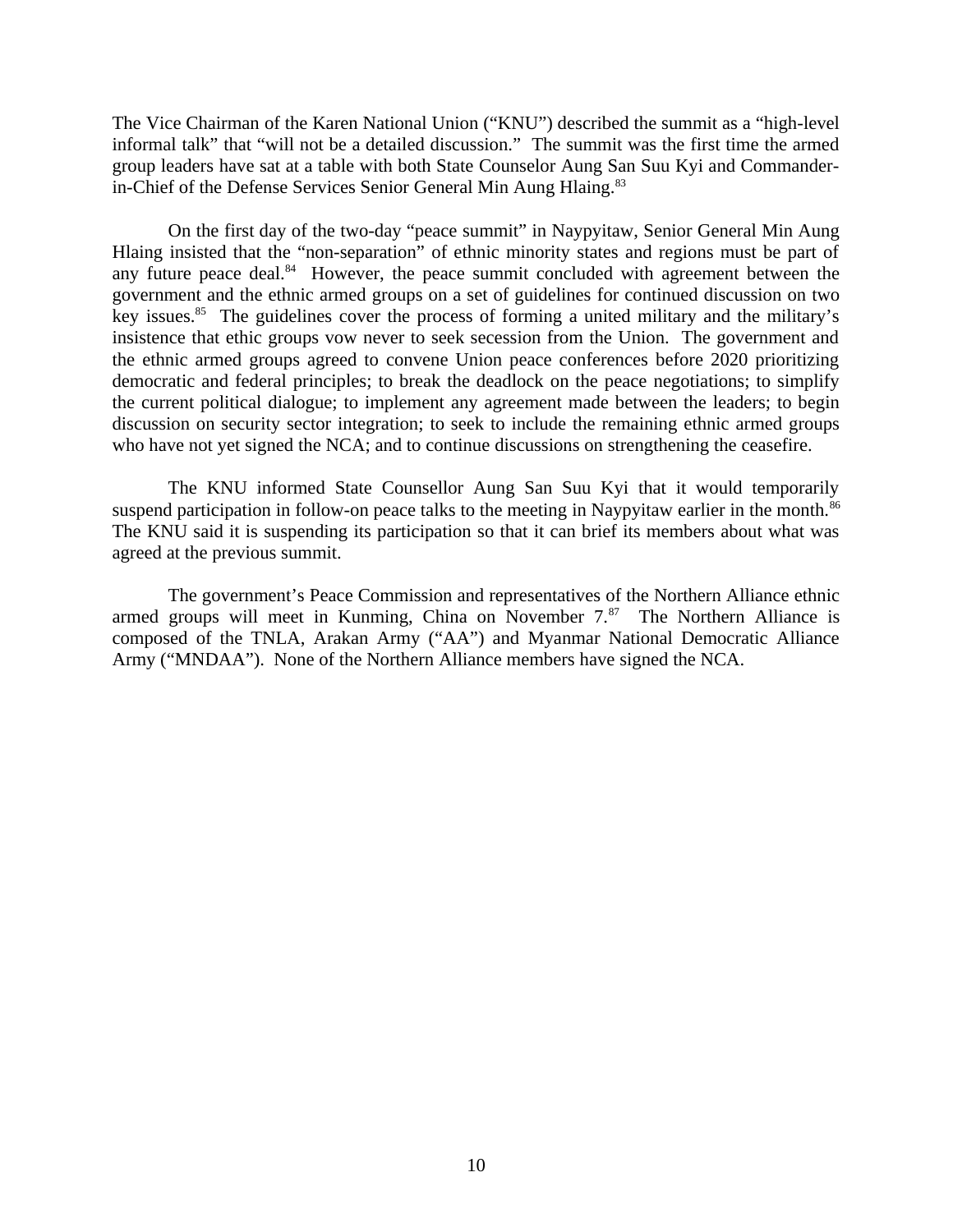<sup>1</sup> Reuters, October 31, 2018: [https://www.reuters.com/article/us-myanmar-rohingya/bangladesh-myanmar-agree-to-begin-rohingya](https://www.reuters.com/article/us-myanmar-rohingya/bangladesh-myanmar-agree-to-begin-rohingya-repatriation-by-mid-november-idUSKCN1N414Q)[repatriation-by-mid-november-idUSKCN1N414Q](https://www.reuters.com/article/us-myanmar-rohingya/bangladesh-myanmar-agree-to-begin-rohingya-repatriation-by-mid-november-idUSKCN1N414Q) 2 *Id*. 3 *Id*. 4 Human Rights Watch, November 2, 2018: [https://www.hrw.org/news/2018/11/02/myanmar/bangladesh-plan-puts](https://www.hrw.org/news/2018/11/02/myanmar/bangladesh-plan-puts-rohingya-risk)[rohingya-risk](https://www.hrw.org/news/2018/11/02/myanmar/bangladesh-plan-puts-rohingya-risk) <sup>5</sup> Dhaka Tribune, October 15, 2018: <u>https://www.dhakatribune.com/bangladesh/2018/10/15/myanmar-clears-list-of-8-000-rohingyas-</u> [sent-by-bangladesh](https://www.dhakatribune.com/bangladesh/2018/10/15/myanmar-clears-list-of-8-000-rohingyas-sent-by-bangladesh) 6 *Id*. 7 Human Rights Watch, November 2, 2018: [https://www.hrw.org/news/2018/11/02/myanmar/bangladesh-plan-puts](https://www.hrw.org/news/2018/11/02/myanmar/bangladesh-plan-puts-rohingya-risk)[rohingya-risk](https://www.hrw.org/news/2018/11/02/myanmar/bangladesh-plan-puts-rohingya-risk) <sup>8</sup> Reuters, October 31, 2018: <u>https://www.reuters.com/article/us-myanmar-rohingya/bangladesh-myanmar-agree-to-begin-rohingya-</u> [repatriation-by-mid-november-idUSKCN1N414Q](https://www.reuters.com/article/us-myanmar-rohingya/bangladesh-myanmar-agree-to-begin-rohingya-repatriation-by-mid-november-idUSKCN1N414Q) 9 *Id*. <sup>10</sup> Human Rights Watch, November 2, 2018: <https://www.hrw.org/news/2018/11/02/myanmar/bangladesh-plan-puts-rohingya-risk> <sup>11</sup> Reuters, October 31, 2018: [https://www.reuters.com/article/us-myanmar-rohingya/bangladesh-myanmar-agree-to-begin-rohingya](https://www.reuters.com/article/us-myanmar-rohingya/bangladesh-myanmar-agree-to-begin-rohingya-repatriation-by-mid-november-idUSKCN1N414Q)[repatriation-by-mid-november-idUSKCN1N414Q](https://www.reuters.com/article/us-myanmar-rohingya/bangladesh-myanmar-agree-to-begin-rohingya-repatriation-by-mid-november-idUSKCN1N414Q) <sup>12</sup> Human Rights Watch, November 2, 2018: <https://www.hrw.org/news/2018/11/02/myanmar/bangladesh-plan-puts-rohingya-risk>  $13$  *Id.* <sup>14</sup> *Id*. <sup>15</sup> The Irrawaddy, October 9, 2018, [https://www.irrawaddy.com/news/burma/yangon-court-retry-suspects-murder-facebook](https://www.irrawaddy.com/news/burma/yangon-court-retry-suspects-murder-facebook-comedian.html)[comedian.html;](https://www.irrawaddy.com/news/burma/yangon-court-retry-suspects-murder-facebook-comedian.html) *see also* Myanmar Times, January 4, 2018, [https://www.mmtimes.com/news/police-arrest-suspect-slaying-facebook](https://www.mmtimes.com/news/police-arrest-suspect-slaying-facebook-celebrity.html)[celebrity.html](https://www.mmtimes.com/news/police-arrest-suspect-slaying-facebook-celebrity.html). <sup>16</sup> *Id.* <sup>17</sup> The Irrawaddy, October 16, 2018, [https://www.irrawaddy.com/news/burma/anti-corruption-commission-review-complaint-calling](https://www.irrawaddy.com/news/burma/anti-corruption-commission-review-complaint-calling-investigation-losses-public-funds.html)[investigation-losses-public-funds.html](https://www.irrawaddy.com/news/burma/anti-corruption-commission-review-complaint-calling-investigation-losses-public-funds.html). <sup>18</sup> The Irrawaddy, October 22, 2018, [https://www.irrawaddy.com/news/burma/anti-corruption-commission-rejects-request-probe](https://www.irrawaddy.com/news/burma/anti-corruption-commission-rejects-request-probe-yangon-govt-losses.html)[yangon-govt-losses.html.](https://www.irrawaddy.com/news/burma/anti-corruption-commission-rejects-request-probe-yangon-govt-losses.html) <sup>19</sup> The Irrawaddy, October 29, 2018, [https://www.irrawaddy.com/news/burma/yangon-govt-must-answer-auditor-generals-claims](https://www.irrawaddy.com/news/burma/yangon-govt-must-answer-auditor-generals-claims-presidents-office.html)[presidents-office.html](https://www.irrawaddy.com/news/burma/yangon-govt-must-answer-auditor-generals-claims-presidents-office.html). <sup>20</sup> The Irrawaddy, October 15, 2018, <u>https://www.irrawaddy.com/news/anti-corruption-commission-asked-probe-kachin-state-</u> [highway-project.html.](https://www.irrawaddy.com/news/anti-corruption-commission-asked-probe-kachin-state-highway-project.html)  $\frac{21}{22}$  *Id.* <sup>22</sup> *Id.* <sup>23</sup> The Irrawaddy, October 29, 2018,<https://www.irrawaddy.com/news/burma/president-warns-legal-action-loss-public-funds.html>. <sup>24</sup> The Irrawaddy, October 29, 2018:<https://www.irrawaddy.com/news/burma/president-warns-legal-action-loss-public-funds.html> <sup>25</sup> The Irrawaddy, October 31, 2018, [https://www.irrawaddy.com/news/burma/two-rural-development-dept-officials-charged-taking](https://www.irrawaddy.com/news/burma/two-rural-development-dept-officials-charged-taking-bribes.html)[bribes.html.](https://www.irrawaddy.com/news/burma/two-rural-development-dept-officials-charged-taking-bribes.html) 26 Myanmar Times, October 19, 2018, [https://www.mmtimes.com/news/anti-corruption-programme-launched-school](https://www.mmtimes.com/news/anti-corruption-programme-launched-school-kids.html)[kids.html.](https://www.mmtimes.com/news/anti-corruption-programme-launched-school-kids.html) <sup>27</sup> *Id.* <sup>28</sup> Channel News Asia, October 6, 2018, [https://www.channelnewsasia.com/news/world/eu-to-hit-cambodia-with-trade-sanctions-](https://www.channelnewsasia.com/news/world/eu-to-hit-cambodia-with-trade-sanctions--says-myanmar-may-follow-10796264) [says-myanmar-may-follow-10796264](https://www.channelnewsasia.com/news/world/eu-to-hit-cambodia-with-trade-sanctions--says-myanmar-may-follow-10796264) <sup>29</sup> Swiss Info, October 17, 2018, [https://www.swissinfo.ch/eng/rohingya-crisis\\_switzerland-tightens-sanctions-on](https://www.swissinfo.ch/eng/rohingya-crisis_switzerland-tightens-sanctions-on-myanmar/44481006)[myanmar/44481006](https://www.swissinfo.ch/eng/rohingya-crisis_switzerland-tightens-sanctions-on-myanmar/44481006) 30 ABC News Australia, October 23, 2018, [https://www.abc.net.au/news/2018-10-23/australia-sanctions-myanmar-military-generals](https://www.abc.net.au/news/2018-10-23/australia-sanctions-myanmar-military-generals-over-rohingya/10419574)[over-rohingya/10419574](https://www.abc.net.au/news/2018-10-23/australia-sanctions-myanmar-military-generals-over-rohingya/10419574) <sup>31</sup> The Irrawady, October 19, 2018, <https://www.irrawaddy.com/news/wests-call-sanctions-utter-nonsense-japanese-ambassador.html> 32 PA Homepage, October 24, 2018, [https://www.pahomepage.com/news/un-investigator-genocide-still-taking-place-in](https://www.pahomepage.com/news/un-investigator-genocide-still-taking-place-in-myanmar/1547747317)[myanmar/1547747317](https://www.pahomepage.com/news/un-investigator-genocide-still-taking-place-in-myanmar/1547747317) <sup>33</sup> Dhaka Tribune, October 31, 2018, [https://www.dhakatribune.com/bangladesh/2018/10/31/denmark-to-give-additional-4-6-mil](https://www.dhakatribune.com/bangladesh/2018/10/31/denmark-to-give-additional-4-6-mil-funding-to-rohingya-refugees)[funding-to-rohingya-refugees](https://www.dhakatribune.com/bangladesh/2018/10/31/denmark-to-give-additional-4-6-mil-funding-to-rohingya-refugees) <u>34</u> Jurist, October 25, 2018: <u><https://www.jurist.org/news/2018/10/un-rights-expert-myanmar-not-interested-in-building-democracy/></u>. <sup>35</sup> Jurist, October 25, 2018: <https://www.jurist.org/news/2018/10/un-rights-expert-myanmar-not-interested-in-building-democracy/>. <sup>36</sup> Dhaka Tribune, October 10, 2018: [https://www.dhakatribune.com/world/south-asia/2018/10/10/myanmar-newspaper-journalists](https://www.dhakatribune.com/world/south-asia/2018/10/10/myanmar-newspaper-journalists-held-after-handing-themselves-in-to-police)[held-after-handing-themselves-in-to-police.](https://www.dhakatribune.com/world/south-asia/2018/10/10/myanmar-newspaper-journalists-held-after-handing-themselves-in-to-police) 37 Dhaka Tribune, October 10, 2018: [https://www.dhakatribune.com/world/south-asia/2018/10/10/myanmar-newspaper-journalists](https://www.dhakatribune.com/world/south-asia/2018/10/10/myanmar-newspaper-journalists-held-after-handing-themselves-in-to-police)[held-after-handing-themselves-in-to-police.](https://www.dhakatribune.com/world/south-asia/2018/10/10/myanmar-newspaper-journalists-held-after-handing-themselves-in-to-police) <sup>8</sup> Dhaka Tribune, October 10, 2018: [https://www.dhakatribune.com/world/south-asia/2018/10/10/myanmar-newspaper-journalists](https://www.dhakatribune.com/world/south-asia/2018/10/10/myanmar-newspaper-journalists-held-after-handing-themselves-in-to-police)[held-after-handing-themselves-in-to-police.](https://www.dhakatribune.com/world/south-asia/2018/10/10/myanmar-newspaper-journalists-held-after-handing-themselves-in-to-police) <sup>39</sup> Dhaka Tribune, October 10, 2018: [https://www.dhakatribune.com/world/south-asia/2018/10/10/myanmar-newspaper-journalists](https://www.dhakatribune.com/world/south-asia/2018/10/10/myanmar-newspaper-journalists-held-after-handing-themselves-in-to-police)[held-after-handing-themselves-in-to-police.](https://www.dhakatribune.com/world/south-asia/2018/10/10/myanmar-newspaper-journalists-held-after-handing-themselves-in-to-police) <sup>40</sup> Myanmar Times, October 30, 2018: [https://www.mmtimes.com/news/business-groups-speak-out-against-potential-withdrawal-eu](https://www.mmtimes.com/news/business-groups-speak-out-against-potential-withdrawal-eu-gsp.html)[gsp.html](https://www.mmtimes.com/news/business-groups-speak-out-against-potential-withdrawal-eu-gsp.html). <sup>41</sup> Reuters, October 3, 2018: [https://www.reuters.com/article/us-myanmar-rohingya-eu-exclusive/exclusive-eu-considers-trade](https://www.reuters.com/article/us-myanmar-rohingya-eu-exclusive/exclusive-eu-considers-trade-sanctions-on-myanmar-over-rohingya-crisis-idUSKCN1MD28E)[sanctions-on-myanmar-over-rohingya-crisis-idUSKCN1MD28E](https://www.reuters.com/article/us-myanmar-rohingya-eu-exclusive/exclusive-eu-considers-trade-sanctions-on-myanmar-over-rohingya-crisis-idUSKCN1MD28E). <sup>42</sup> The Irrawaddy, October 9, 2018: [https://www.irrawaddy.com/business/economy/myanmars-ambitious-20-year-plan-attract](https://www.irrawaddy.com/business/economy/myanmars-ambitious-20-year-plan-attract-foreign-investment.html)[foreign-investment.html](https://www.irrawaddy.com/business/economy/myanmars-ambitious-20-year-plan-attract-foreign-investment.html) <sup>43</sup> Myanmar Times, October 19, 2018: [https://www.mmtimes.com/news/myanmar-targets-fdi-east-asia-long-term-investment](https://www.mmtimes.com/news/myanmar-targets-fdi-east-asia-long-term-investment-plan.html)[plan.html](https://www.mmtimes.com/news/myanmar-targets-fdi-east-asia-long-term-investment-plan.html).